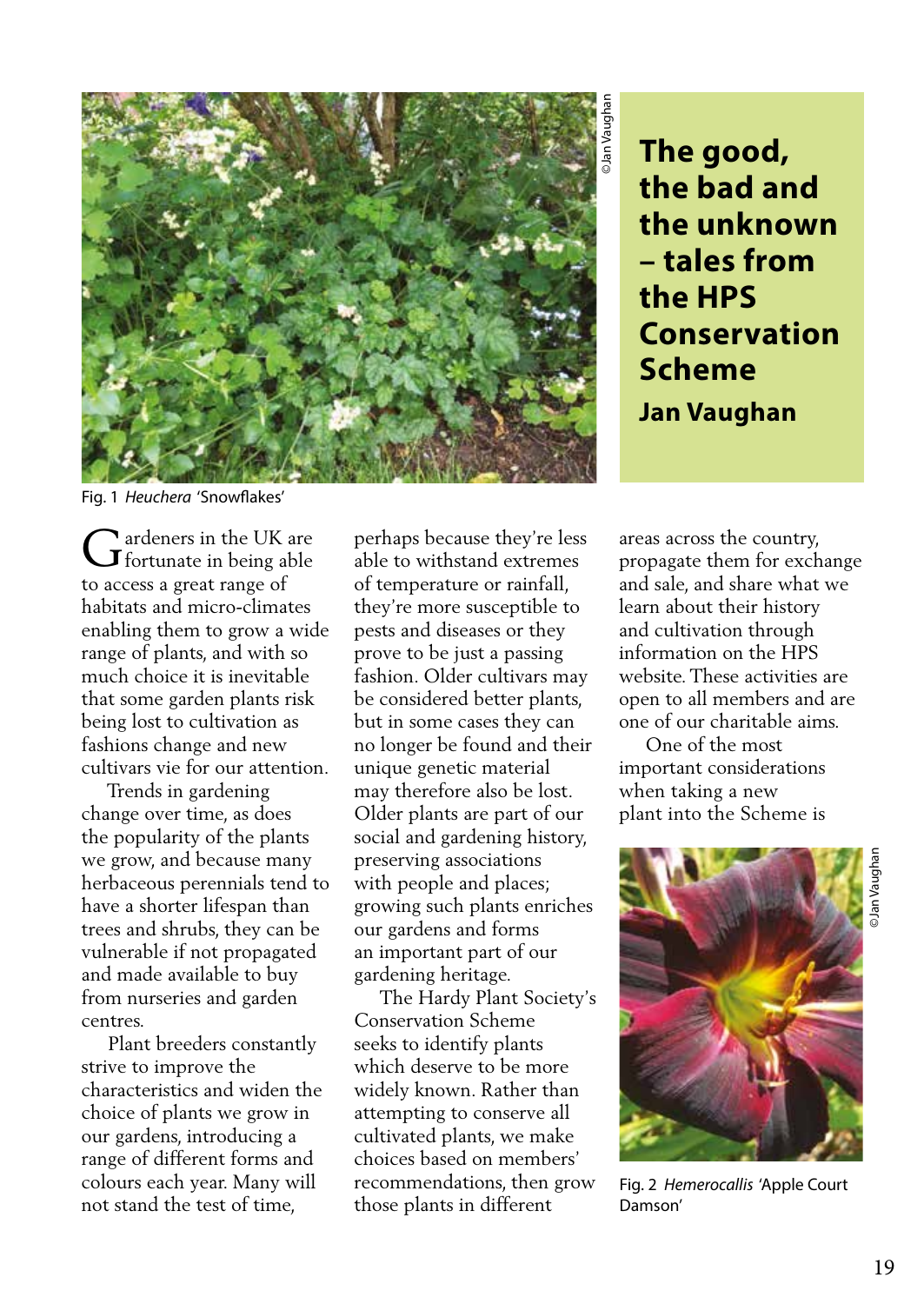

Fig. 3 *Erysimum* 'Ruston Royal'

provenance – but how do we ensure that we have the correct plant and the correct name. Lost labels, misspelt names and rogue seedlings can and often do cause problems, so it can require detailed research to try and establish the truth. Some plants have better documentation, especially where the name and accurate description are recorded by a recognised registration authority, although this only applies to a minority.

## **The good**

 Conservation was one of the main reasons for the formation of the HPS, when nurserymen were concerned at the dramatic reduction in the number of cultivars available to gardeners after World War II, the result of the loss of stock when nurseries' fields were turned over to food production and the loss of agricultural land for replacement housing developments.

 One of the Society's founders was Alan Bloom, a remarkable plantsman and plant breeder responsible for literally hundreds of new plant introductions. One of the first genera he worked with was *Heuchera*, in those days popular with the cut-flower trade and grown for flowers rather than foliage. *Heuchera* 'Snowflakes' (fig. 1) was one of his early introductions in 1938. It has white flowers rather than the usual coral red, and forms an attractive mound of light green, mottled foliage which persists well through the winter. Last year, *Heuchera* 'Snowflakes' plants from the Conservation Scheme were given to Bressingham to be planted back into the Dell Garden.

 Some plants will struggle to become commercially successful, such as *Hemerocallis* 'Apple Court Damson' (fig, 2) which although not difficult to

©Jan Vaughan



Fig. 4 *Lychnis* x *walkeri*  'Abbotswood Rose'

grow is slow to bulk up. Its flowers are a wonderful colour, reminiscent of the dusky fruit of the many damson trees at Apple Court Nursery in Hampshire after which it was named by then owner Diana Grenfell, who recognised its merit in a batch of seedlings grown from seed imported from America.

 It takes a keen eye to appreciate a self-sown seedling as something special; *Erysimum* 'Ruston Royal' (fig. 3) was discovered in the garden of East Ruston Old Vicarage in Norfolk. It is thought to be a cross between *E*. 'Bowles's Mauve' and a Canary Island species from which it gets the lighter green, heavily serrated leaves and large stature. It flowers continuously nearly all year, but like all erysimums it's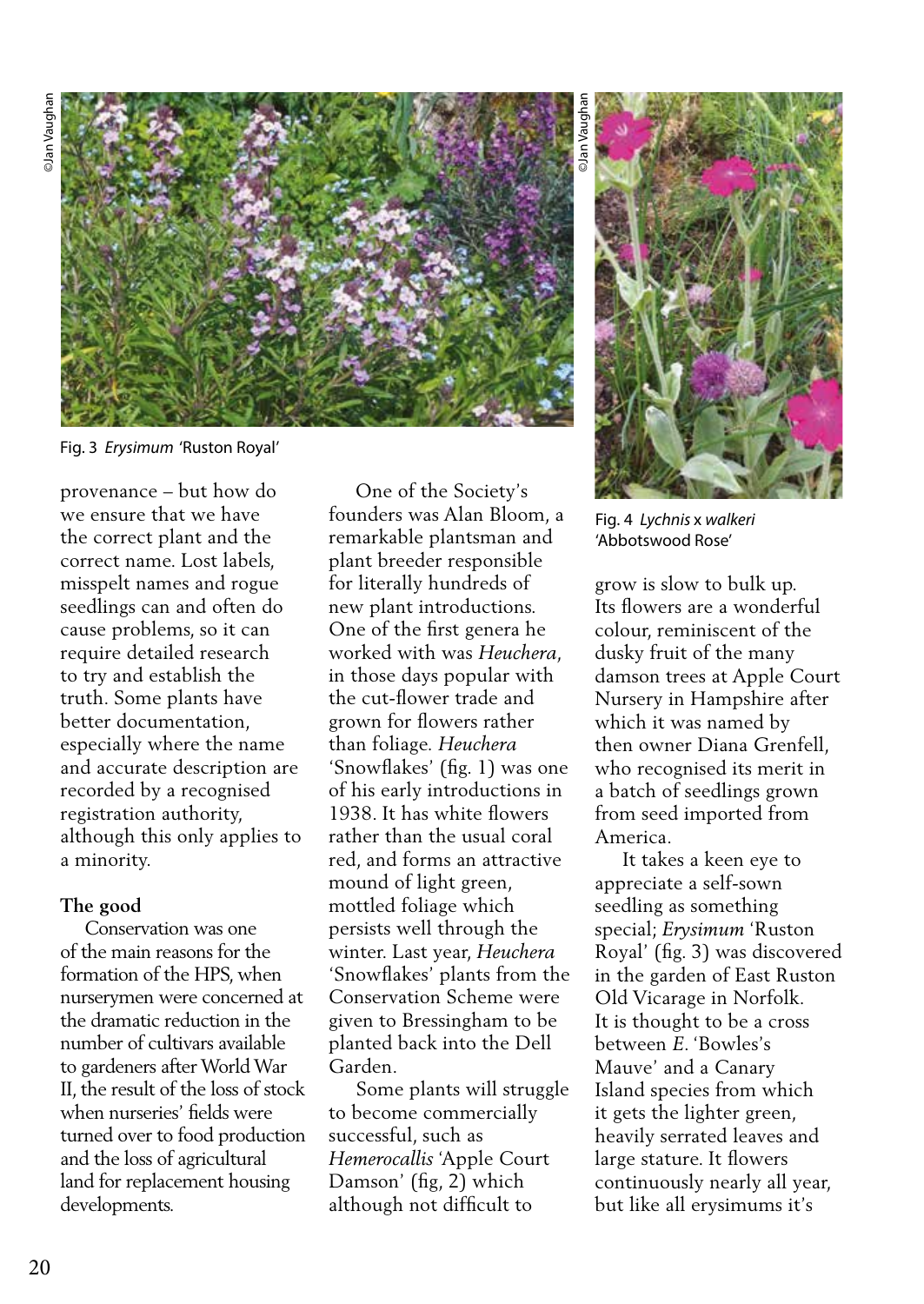

Fig. 5 An Iris Californian Hybrid, but **not** *Iris* 'Banbury Gem'

a short-lived perennial and needs to be propagated from cuttings to survive.

 *Lychnis* x *walkeri*  'Abbotswood Rose' (fig. 4) is named after Abbotswood Garden in the Cotswolds, owned by plantsman Mark Fenwick from 1901 until his death in 1945. The classic early 20th century garden is important because Fenwick engaged architect Edwin Lutyens to remodel the house and garden and numbered a young Russell Page among his team of gardeners; Fenwick's planting is thought to have influenced Lawrence Johnston in his planting at Hidcote. It is presumed that this lychnis was found as a chance hybrid in the garden. It is known to be hardy and more compact than *L. coronaria* and was awarded an AGM in 1993.

## **The bad**

 Iris are relatively easy to verify by checking the American Iris Society's database. *Iris* 'Banbury Gem', a Californian Hybrid bred by Marjorie Brummitt in 1972, was added to the Conservation Scheme prior to 2005 although little information about the provenance of that original plant was recorded. As recent photographs (fig. 5) do not match the description on the Iris database, it has now been excluded from the Scheme.

 *Pulmonaria* 'Netta Statham' was described by Netta herself as 'a lovely one from Margery Fish, with almost entirely silver leaves with deep-blue flowers'. But she went on to say that she gave away the seedlings with the best markings so the plant we had was unlikely to have been the true *P.* 'Netta Statham' and, although it had good blue flowers, the leaves were green, irregularly spotted silver (fig. 6). It too has been excluded.

 Both Californian Hybrid irises and pulmonarias seed themselves around quite readily, which highlights the need to propagate all the plants on the Conservation Scheme by vegetative methods, either by division or cuttings. While species will breed true from seed, cultivars may vary widely, demonstrating characteristics from both parents.

## **The unknown**

 The origins of some cultivars may remain a mystery, the documented story beginning only after they've been recognised as good garden plants. *Chrysanthemum* 'Dulwich Pink' (fig. 7) was found growing in Dulwich Park, London. The bright-pink single flowers with a yellow eye are a vibrant addition to the autumn garden, proving quite weather resistant. The plant is completely hardy, having proved itself (gaining an AGM) in the RHS Trial



Fig. 6 A *Pulmonaria* hybrid, but **not** *Pulmonaria* 'Netta Statham'